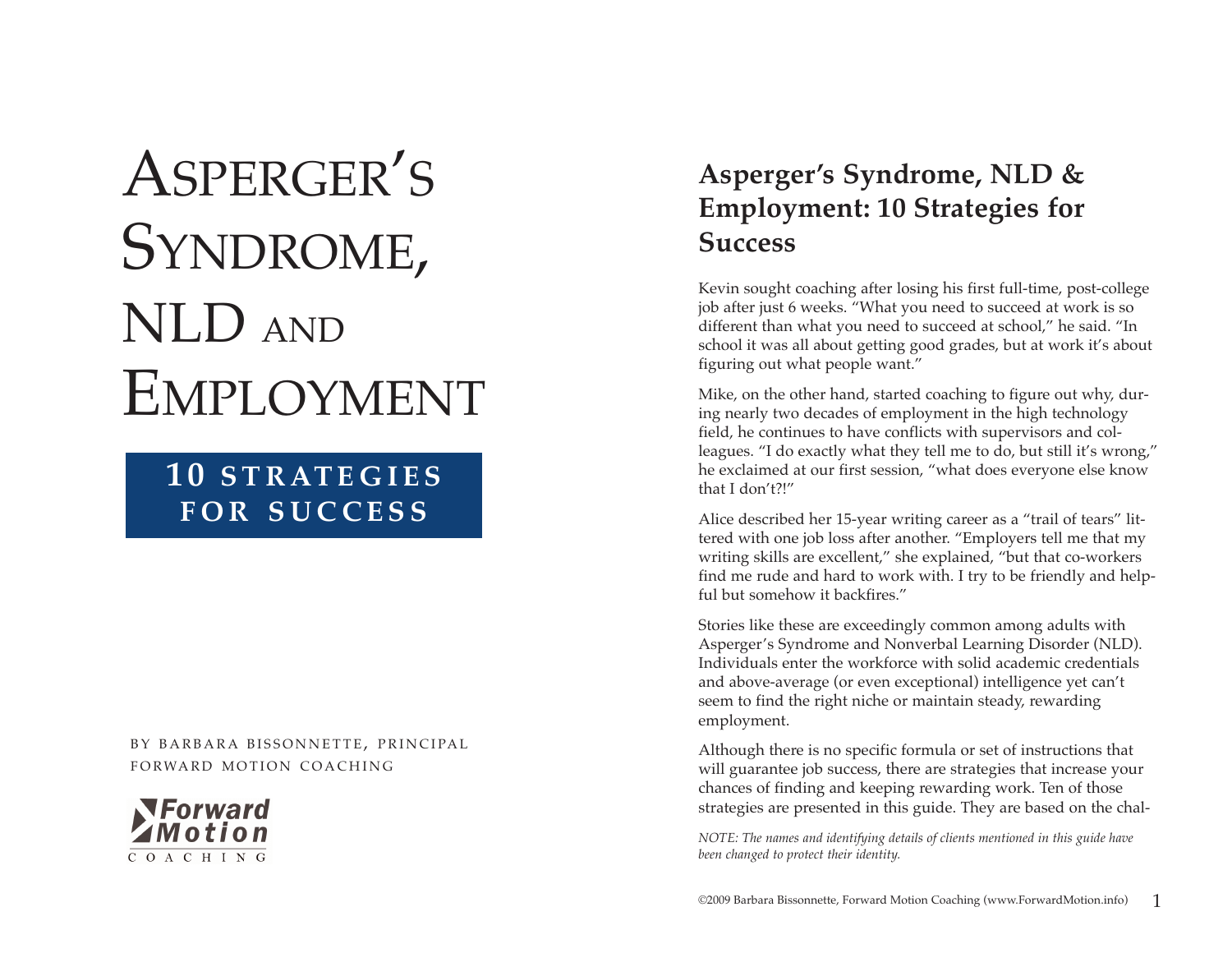lenges that occur most frequently among the people who come to me for career coaching. Not every strategy will apply to you, but chances are at least one or two will.

The best way to use this guide is to first identify the strategies that apply to your particular employment situation and then choose one or two to work on at a time. They are loosely ordered beginning with topics concerning career choice and getting started on the job and progress to addressing common problems. If you are like most people with Asperger's or NLD, you will need some help with applying a strategy to your personal situation. This can come from a trained coach or other professional or a family member, mentor, colleague or teacher. Finding a neurotypical*<sup>1</sup>* person you trust to "translate" a concept into a practical action plan will bring faster and better results than going it alone!

### **THE 10 STRATEGIES FOR EMPLOYMENT SUCCESS ARE:**

Strategy #1: Choose Your Career Wisely Strategy #2: Be a Team Player Strategy #3: Find a Work Buddy Strategy #4: Clarify Expectations Strategy #5: Ask for Help Strategy #6: Manage Anger and Stress Strategy #7: Explain Unusual Behavior Strategy #8: Look at the Big Picture Strategy #9: Be Proactive, Not Reactive Strategy #10: Disclose Your Asperger's or NLD

#### **Strategy #1: Choose Your Career Wisely**

Career satisfaction is dependent on a number of factors including your interest in a particular field, possessing the necessary talent, skills and education to be employable, the availability of jobs, good wages, opportunities for advancement, the right work environment, etc. Thorough research into a field can steer you away from occupations that aren't a match.

Kathy, for example, wanted to be a teacher because she enjoyed playing with her young cousins. During her college internships she had a very difficult time managing a classroom of young children and talking with their parents, and concluded that early childhood education was not the right career choice.

It was after Scott earned a degree in anthropology that he realized how very few job openings there are in field and that most teaching positions require a doctorate. The jobs that he did get only lasted a few months, largely because Scott was easily overwhelmed and needed very explicit directions that his employers couldn't provide. During our coaching sessions we looked at Scott's other skills and interests. He decided to pursue a technical writing career because he could work alone for most of the day and would have very specific project guidelines to follow.

These stories illustrate the importance of doing thorough research before investing a lot of time and money training for a career that doesn't match your abilities. While it's true that sometimes the only way to know if a career will work out is to try it, there are still things that you can do to increase the odds of finding one that is interesting, achievable and rewarding.

For most individuals with Asperger's Syndrome and NLD the work *environment* is equally if not more important than specific job tasks. *Preferences* for neurotypicals (quiet office, routine, relaxed pace) might be *necessities* for you!

Learn as much as you can about the environment in a particular industry and at a specific company. Computer technology, for instance, is a volatile sector and start-up companies in particular tend to operate under tight deadlines. Some of my clients who

*<sup>1</sup> The term "neurotypical" is widely used in the autism and NLD communities to refer to people with normal neurological development.*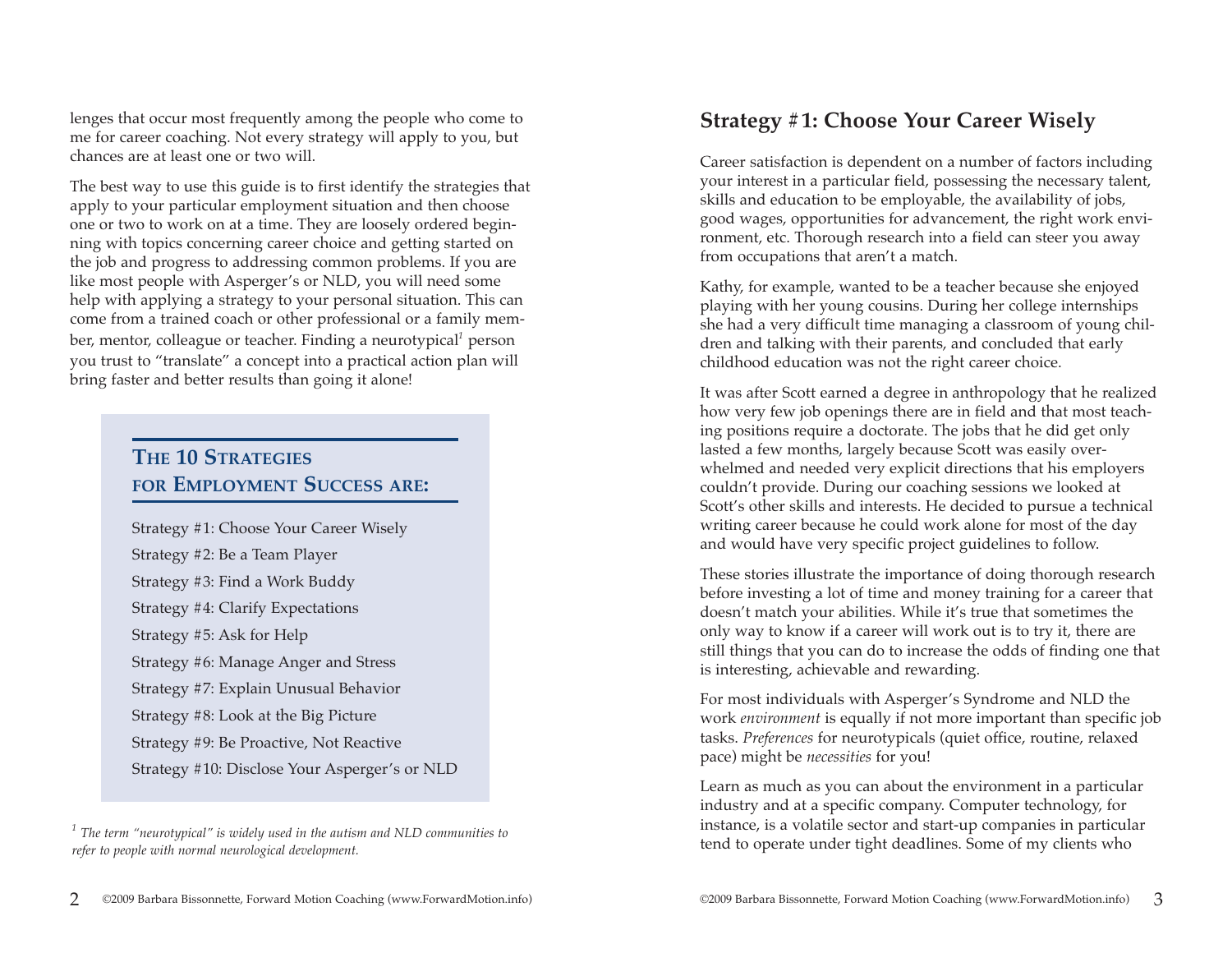had trouble meeting the demands of high tech were able to transfer their skills to less pressured jobs in established corporations.

The same job can be quite different from one company to another. Corporate libraries, for instance, are not as hectic as public libraries located in large cities. News reporters for daily papers write on much shorter deadlines than feature writers working for

*Your career evaluation should also include things like level of social interaction on the job, pace of the workday, etc.*

magazines. Serving customers at the post office involves a much more structured and predictable routine than serving customers at a busy restaurant.

Talk to people who work in a field to learn what their jobs and working conditions are like (see Appendix A for how to set up informational interviews). Professional trade associations and trade magazines are also good sources of information and con-

tacts. Volunteering and job shadowing (following someone at their job for several hours or a day) are excellent ways to get a firsthand look at what a job is like.

Carefully evaluate whether your talents and skills really match the career that you're considering. Look at your strengths as well as your limitations. Rick thought that his passion for baseball qualified him for a job managing travel logistics for a team. He soon learned that the position required a level of executive functioning (organizing, scheduling, budgeting, etc.) that he simply could not manage. Susan discovered that becoming a speech-language pathologist required proficiency in advanced math that she simply cannot master.

Your career evaluation should also include things like level of social interaction on the job, pace of the workday, amount of supervision, how much routine, etc. And don't overlook practical considerations such as the availability of jobs where you live, commuting time and cost, full- versus part-time employment and other ancillary items.

Be flexible and creative by researching the broadest range of occupations that will utilize your skills and interests. Teachers, for example, can work with children, adults or animals and apply their craft in academic settings, trade schools, corporations, adult education programs and many other venues. Writing instructional manuals or textbooks is a form of teaching as is answering questions about highly technical products in sales situations. Before settling on or eliminating a career choice, brainstorm your options with a career coach, mentor, family member or teacher.

Do not embark on a costly training or educational program without researching the job outlook! Some of my clients hold degrees in highly competitive fields with low or no projected growth. Several have been forced to take "survival jobs" to pay their bills. Two excellent (and free) resources for researching prospects for employment are The Occupational Outlook Handbook (http://www.bls.gov/oco/) and O\*Net (Occupational Information Network) OnLine (http://online.onetcenter.org).

## **Strategy #2: Be a Team Player**

Being a "team player" is an almost ubiquitous job requirement that creates a big hurdle for many people with Asperger's Syndrome and NLD.

The essence of being a team player is working cooperatively with others toward a common goal. This means sharing ideas and resources, being respectful of opinions that differ from your own, and being willing to compromise and follow directives of the group leader. Good team players focus on achieving the overall goal even if they don't agree with every step of the process.

Discussing strategies, reaching consensus and keeping others informed are all part of effective teamwork as Allan discovered the hard way. Allan presumed that colleagues understood that the extra time he put into an emergency task meant that his design project would be delayed. The members of his project group, however, figured that everything was on schedule because Allan didn't say otherwise. At his annual review, Allan was citied for not communicating well with his team.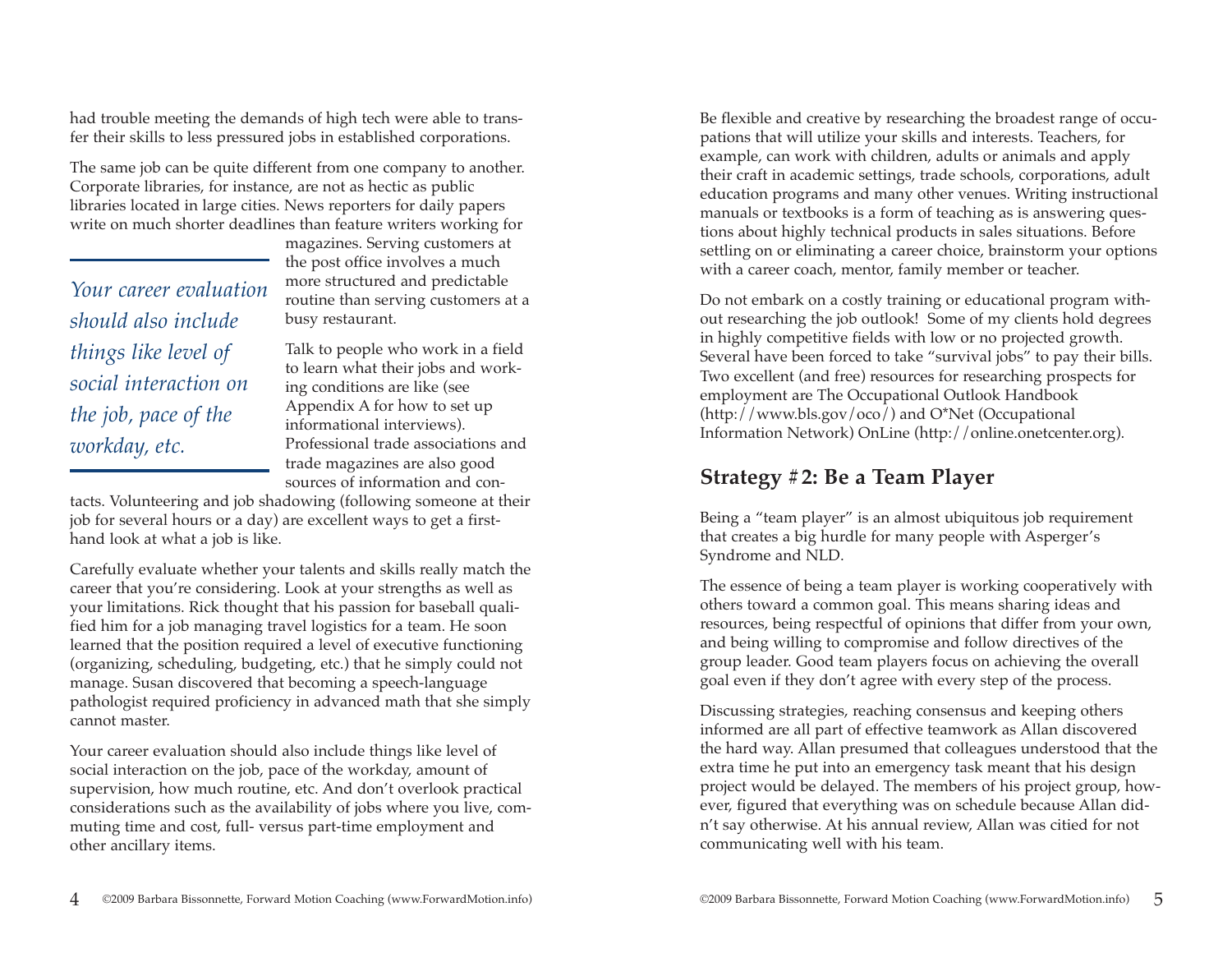People want to work with others who are enthusiastic about the task at hand. Be aware of your body language as it might send unintended messages to others. Neurotypicals will perceive you as not being a team player if you: fold your arms across your chest …look at the floor or ceiling during a meeting…slump in your chair…don't smile. Other behaviors that separate you from the group are: interrupting…ending conversations by abruptly walking away…answering most questions with "I don't know"…talking too much.

It is critical to listen to and respect the ideas of other people – whether you agree with those ideas or not. Peter realized that he was alienating colleagues by making sarcastic remarks about what he considered to be their "shallow" corporate expressions. Now if someone in a team meeting talks about "creating synergies," Peter responds, "Here's how I think we can get the most out of our combined efforts…"

If you do disagree with a colleague, avoid making statements that imply judgment such as, "That's dumb"…"I can't believe you said that"…"Anyone can see that it won't work." Instead state your

*Being a team player is an almost ubiquitous job requirement that creates a big hurdle for many people with Asperger's and NLD.*

opinion using neutral, non-judgmental statements like, "I see the situation differently"…"I hear what you're saying, but my experience is…" …"I don't agree; let me explain why."

Should you find yourself resisting or challenging the ideas of other people most of the time, then you are not being a team player and your co-workers probably perceive you as someone who is hard to get along with.

Team players make time to interact with others, even if it is exhausting. Some jobs require significantly more collaboration than others so learn what is expected and be honest about how much contact you can tolerate. Observe how and when your colleagues interact. Is there social banter at meetings or is it down to

business right away? Do most people eat lunch at their desks or as a group in the lunch room? Do your co-workers socialize outside the office?

## **Strategy #3: Find a Work Buddy**

A "work buddy" is a colleague, preferably a peer (not a supervisor or human resources representative), who can help you navigate the myriad of questions and concerns that arise when you're on the job. In some cases, this is a formally established partnership (e.g. mentor, designated trainer) while in others it is an informal relationship with someone you like and trust.

A work buddy can give you ideas about how to improve your job performance and efficiency; explain office politics; introduce you to other people in the organization; explain or demonstrate a task that you don't understand; and show you "the way things get done" in your company.

You do not need to disclose your Asperger's Syndrome or NLD to your work buddy. This person can be treated simply as a helpful colleague who can answer questions like, "How do you handle the month-end closing?" or "I need to save some time on the documentation; any ideas?"

Paula, for example, was overwhelmed by the weekly volume of patients that she had to manage in her nursing job. She couldn't judge whether she was processing paperwork too slowly or simply had too much to do. Paula asked her "buddy," a fellow nurse, to review her case-management methods. The co-worker showed Paula how to save almost four hours of administrative time per week and provided a "reality check" in acknowledging that she, too, was overwhelmed by patient volume.

Tom could not figure out how long his projects should take and also worried about his tendency to anger co-workers with blunt remarks. He decided to disclose his Asperger's Syndrome to a peer who promised to keep the information confidential. Tom's peer guided his project planning process and told him when he had inadvertently offended people so that Tom could apologize right away.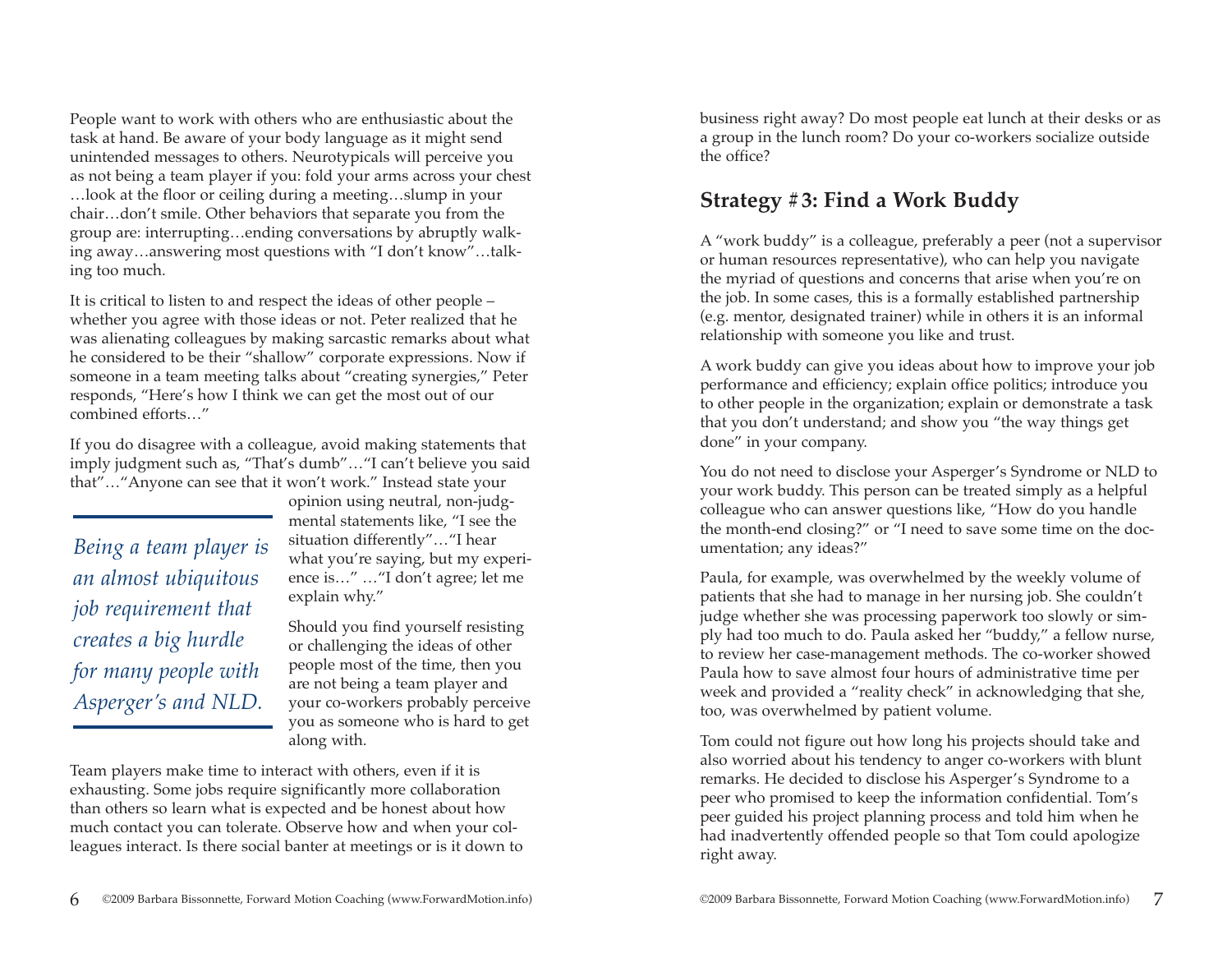## **Strategy #4: Clarify Expectations**

Individuals with Asperger's Syndrome and NLD are often confused about whether or not they are meeting an employer's expectations. The individual may guess (often incorrectly) about what should be done, or become paralyzed with anxiety and do nothing.

The best way to clarify expectations is to ask your supervisor for feedback about your performance at regular intervals. Depending on your job, this feedback can be once per week, once per month or even less often. Position your request in a *positive* way by say-

*Observing your peers can also provide information about expectations.*

ing something like, "I want to be sure that I'm doing a good job and meeting your expectations. Can we set up weekly meetings to review my projects?"

Some of my clients arrange for brief (15 minutes or less) meetings with their supervisors each morning to review their priorities for the day.

Observing your peers can also provide information about expectations. Anna noticed that when there were few customers in the store where she worked, her fellow sales associates gathered unsold clothing from the dressing rooms and returned it to racks on the sales floor. You can also ask a co-worker if you are unsure about how to do something or what to do next.

If your supervisor mentions the same performance issue to you more than twice, or if you are consistently re-doing assignments, the chances are that you are not meeting an expectation. In this case, be direct in explaining your difficulty. For example, you can say, "I'm having trouble understanding what you're looking for. Can we review this outline?" or "I'm falling behind and need help to figure out how to streamline my process." You can also ask for examples, a prioritized project list, check list or additional training.

If you receive a formal warning to improve or have been placed on probation it means that the situation is critical and you need to

take action. First, evaluate whether you are able to meet the job requirements or believe that you can meet them with an accommodation. In the latter case, the best option might be to disclose your Asperger's or NLD to your human resources department and make a formal accommodation request. (See Strategy #9: Be Proactive, Not Reactive and Strategy #10: Disclose Your Asperger's or NLD for more information.)

## **Strategy #5: Ask for Help**

Asking for help is challenging for many individuals with Asperger's Syndrome and NLD. Some are reluctant to raise questions out of fear that they will appear "stupid" or in the mistaken belief that once hired, they are expected to know exactly how to handle every aspect of the job. Others are determined to solve a problem themselves even when their solutions aren't working.

Knowing when to ask for help involves judgment based on the situation. First get clear on what your difficulty is. Is information being presented too quickly for you to fully process? Are you receiving instructions in a format that you can't follow or remember? (Many people with Asperger's and NLD need written directions due to poor short-term memory.) Are you having trouble concentrating? Is this a novel situation that you haven't encountered before?

Next think about the problem within the larger context of your job to get an idea of the best way to handle it. For example, if you have forgotten how to use a piece of equipment or where to file a report, the question can likely be answered by a co-worker. If you know that you can't make a critical deadline or are thoroughly confused about a project, your supervisor needs to know.

Sometimes neurotypicals will be surprised that you are asking a question about something that is obvious to them. If someone says to you, "You should know that," or "It's obvious," you can politely say, "Actually, it's not obvious to me and I want to do a good job. Would you explain what needs to be done?"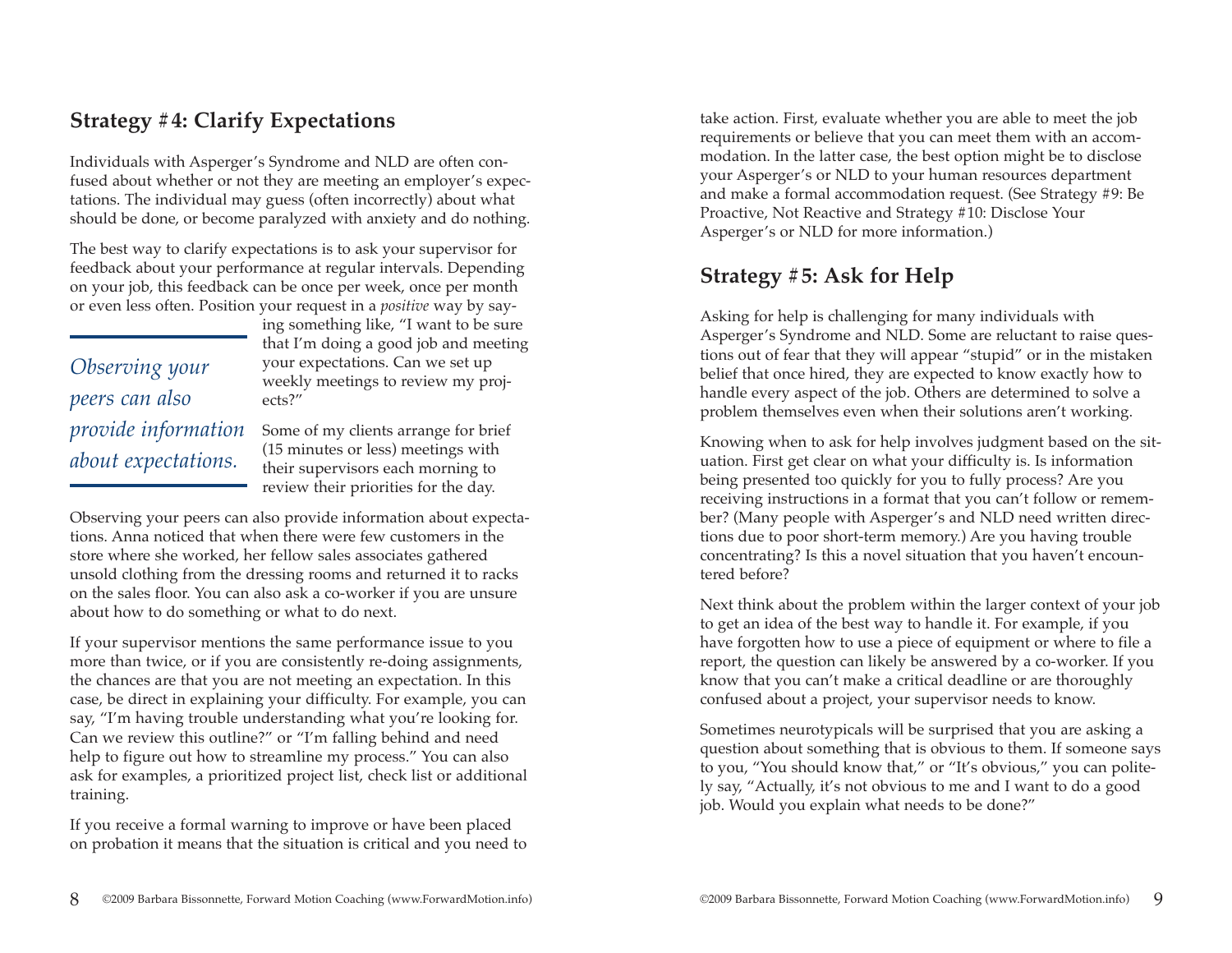### **Strategy #6: Manage Anger and Stress**

Yelling, slamming your fist on your desk, bursting into tears and other forms of emotional "melt down" will damage your credibility and will not be tolerated in most organizations. It is important to plan a coping strategy in advance so that when the inevitable frustrations occur, you can respond appropriately and professionally.

The first step is to become aware of when you are feeling angry or stressed so that you can react before your emotions are out of control. Many people notice that their bodies send different signals at various stages of upset. You might notice, for example, that under mild to moderate stress your shoulder muscles tighten and under severe stress that your heart beats quickly and your ears ring. Anger might start as a tense feeling in the gut and progress to a clenched jaw and flushed face.

Pay attention to whether certain situations or people trigger strong emotional reactions. Nancy felt anxious during weekly meetings with her manager. David got frustrated and angry when meetings interrupted his workday. You may not be able to change a particular situation, but you can change the way that you react to it.

The next step to managing anger and stress is to have a system in place that will calm you down. Often, simply removing yourself from the stressful situation (by going to the rest room, taking a brief walk outside, etc.) will relieve the tension and allow you to respond more objectively. Deep breathing can be amazingly effective for relaxing both the muscles and the mind. One deep breathing method is to inhale slowly to the count of seven, hold the breath for a count of three, and then slowly exhale to the count of seven.

Self-talk is another popular strategy for creating inner calm. Select one or two statements that give you a sense of peace and repeat them silently to yourself when you're under pressure. Examples of statements are *I am calm and objective …I can handle this…I can figure this out.* 

The key is not to react impulsively when your emotions are strong because you will very likely say or do something that you will later regret. In the neurotypical workplace being able to control your emotions is as important as the talents and skills that you bring to the job.

#### **Strategy #7: Explain Unusual Behavior**

It is my experience that most of the employment problems encountered by people with Asperger's Syndrome and NLD fall into two categories: communication difficulties and organizational (executive functioning) deficits.

Because there is a lack of awareness about Asperger's and NLD in the business community, the communication problems are usually treated as attitude or behavior problems. Executive functioning problems (particularly those related to time management, prioritizing and short-term memory) are attributed to laziness, inattention and not trying hard enough.

Learning how to explain and neutralize unexpected or unusual behaviors makes it less likely that you will be accused of slovenly work habits.

Let people know that you have a difficulty or limitation, particularly if it is communication-related, so that they won't take it personally. There are times when you can explain your needs and make accommodation requests without disclosing your

Asperger's or NLD. Here are some examples of simple, wellworded requests:

#### **•Organizational (executive functioning) difficulties**

- "I'm having a hard time visualizing the finished product; what should it look like?"
- "Here's an outline—is this what you had in mind?"

*Communication*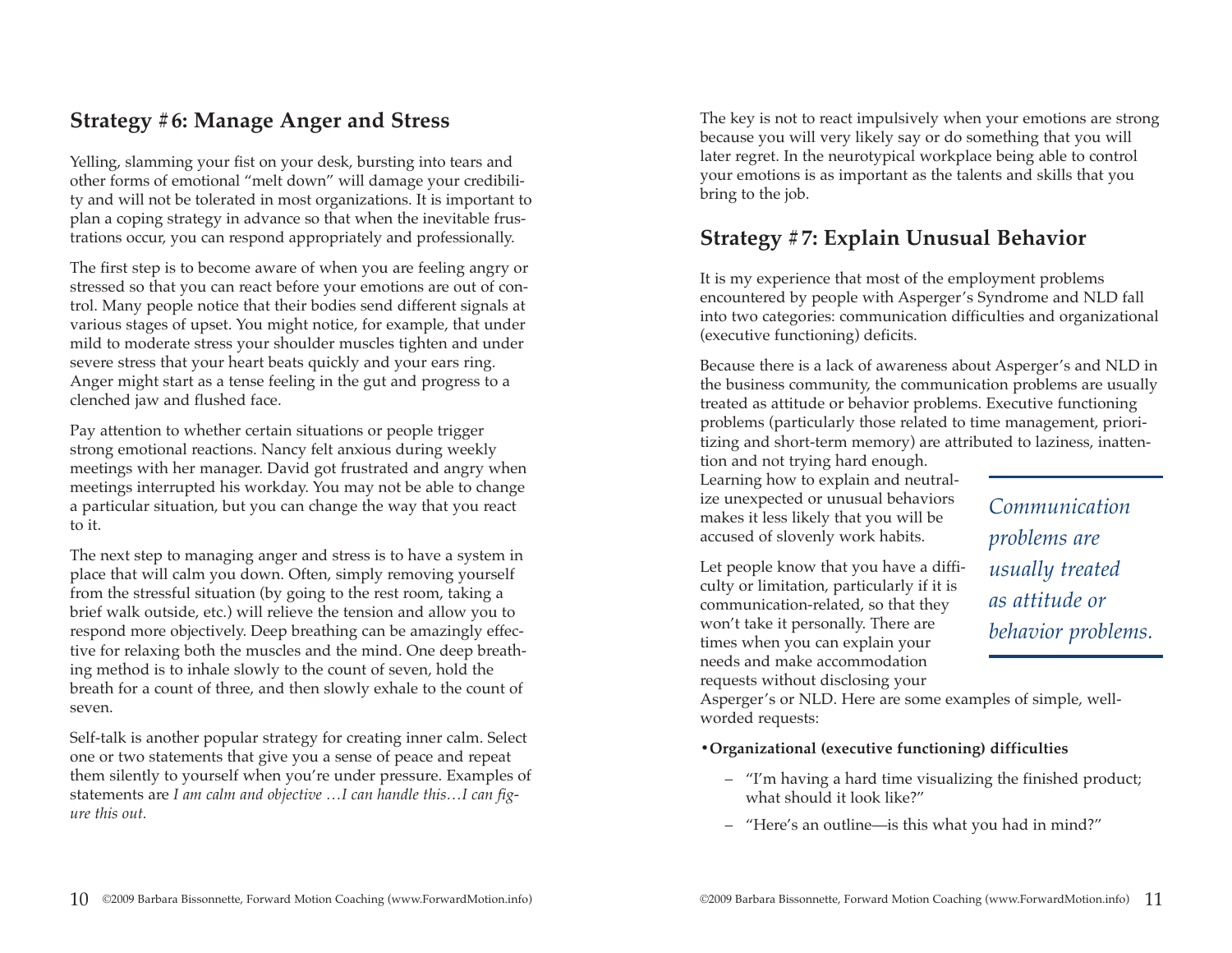- "When are you expecting the first draft?"
- "Can you give me an example of what you mean?"

#### **• Confusion or overwhelm**

- "I'm getting really overwhelmed by all of this information. Can we take a break?"
- "I don't understand. Can you tell me specifically what needs to happen?"
- "Can you show me what you want?"
- "Which item is the priority?"

#### **• Social/communication problems**

- "Sometimes when I'm concentrating, I forget to say hello. Please don't take it personally."
- "People tell me that I look angry when I'm lost in thought. Have you noticed that?"
- "It's hard for me to look at you and listen at the same time, so I'm going to focus on taking notes so I don't miss anything."
- "I have a tendency to take things very literally; let me know when I do that."

#### **• Visual or auditory sensitivities**

- "I have a photo-sensitivity to fluorescent lights and need to use a desk lamp instead."
- "I get very distracted by office noise and wear headphones so I can concentrate."
- "I'm having a hard time concentrating with all of the activity near my desk; can I move to a space away from the hall?"

Remember that an employer wants you to succeed and will make modifications and adjustments as long as the request is reasonable (see Strategy #10: Disclose Your Asperger's or NLD for more information about reasonable accommodation requests).

## **Strategy #8: Look at the Big Picture**

If you're like most people with Asperger's and NLD, your focus is often on the details of a project or situation and not on the big picture. There is nothing wrong with focusing on details—doing so can result in accurate, high quality work, or even genuine innovations. Temple Grandin, for example, revolutionized livestock handling by noticing details of animal behavior that other people missed. However, making details your exclusive focus can result in poor decision-making that doesn't address the real objective of your job.

For example, Adam received high praise for his technical skill in animating video games. However, because he never actually *played* the games, he often misunderstood what the producers were looking for. By focusing only on the technical details of creating cutting-edge visuals, Adam missed the primary goal of his work, which was to create graphics for a mass-market product.

Similarly, application programmer Mike was a master at writing top-quality computer code that could address an array of possible future customer demands. He became increasingly frustrated when his supervisor pushed him to write "quick and dirty" code that would answer current product specifications only. Mike missed the overall goal, which was to get the new product ready for shipment so that revenue from sales could be realized in the third quarter.

To get a broader perspective, think about *why* you are doing something and how your tasks contribute to the final product or service. Once Adam understood that the goal was to create a popular game that would sell millions of copies, he was able to satisfy his producers with graphics that appealed to a broad audience of players.

Thinking in black and white terms also obscures the big picture and may keep you from meeting productivity requirements. "Black and white" thinking is when you perceive something in absolute terms: right *or* wrong; good *or* bad; yes *or* no. More often than not a situation is not entirely one way or the other.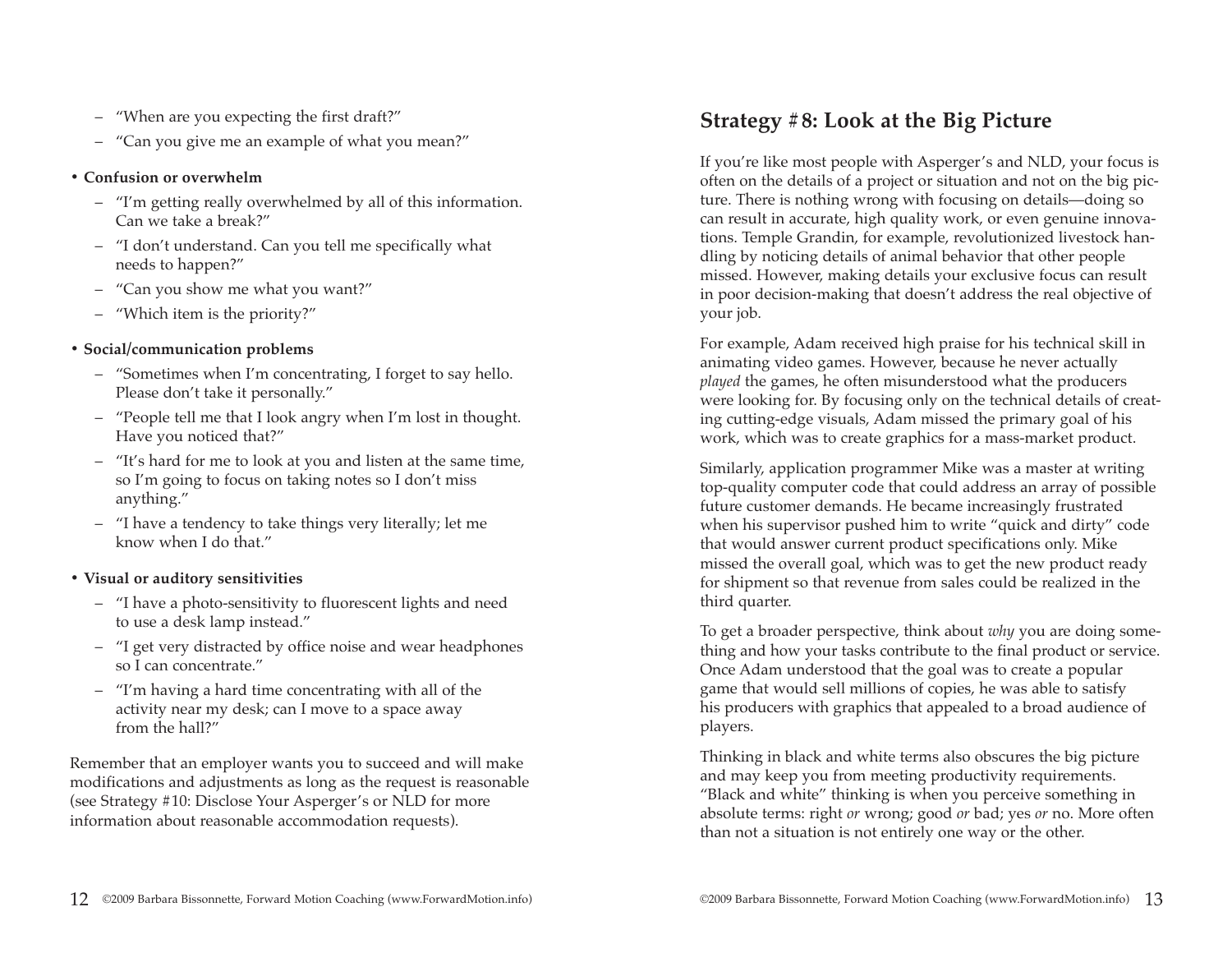Donald's supervisor explained that the deadline for completing updates to client records was 4:30pm each day. Donald interpreted the deadline in black and white terms, equating good performance with handing in the updates at 4:30, period. On some days, though, he rushed to make the deadline without checking his work, and was upset that his supervisor considered the errors to be a performance issue. The big picture? *Client records must be accurately updated by 4:30pm each day.* 

The literal thinking that is so characteristic of Asperger's Syndrome can make it difficult to reconcile a stated objective such as "create a top-quality widget," with an unstated objective, "keep the production costs low." If this is a problem for you, try putting the words you hear into the context of a situation.

Alex believed that he was doing exactly what his boss told him to do when he spent nearly half an hour answering questions from a customer at the hardware store. However, it was a busy Saturday morning and Alex had left a long line of frustrated customers waiting at the cash register. Thinking later about the context—lots of customers who needed attention—helped Alex come up with some better options. In the future he would either ask the store manager to assist a patron with lots of questions, or politely ask that patron to wait until the cash register line was cleared.

#### **Strategy #9: Be Proactive, Not Reactive**

Adults with Asperger's Syndrome and NLD frequently fail to recognize the warning signs that they are falling short of an employer's expectations. Sometimes this is because of problems recognizing non-verbal cues, such as an annoyed look on a supervisor's face. Other times, unsure of how to address a situation, the individual takes no action at all.

Many of the strategies this guide can help you be proactive at your job, as long as you recognize the seriousness of a problem and take appropriate action. Listed here, in order from least to most serious, are some common problems and suggestions for pro-actively addressing them.

- *1. I am anxious/unsure about my performance*
	- Ask your supervisor for feedback at regular intervals
	- Talk to co-workers about process, procedures and workflow
	- Ask questions to clarify assignments
	- Request written directions, check lists, examples
- *2. I miss deadlines regularly; work very long hours; am confused about what is expected*
	- Ask a co-worker ("work buddy") how they handle tasks and for ideas to increase your efficiency
	- Review your tasks: are there things you need to stop doing or do less of?
	- Meet with supervisor to clarify priorities, specific productivity requirements and deadlines
	- Ask for assistance with specific difficulties
- *3. Supervisor has mentioned the same performance issue more than twice; I am consistently re-doing assignments*
	- Discuss the performance issue with supervisor, review your process, make accommodation request if necessary
	- Evaluate whether the particular job, career or company is the right match
	- Change the way that you handle the situation; get help with this, if necessary
- *4. Supervisor met with me about performance problems; written warning to improve*
	- Formally disclose your disability to supervisor and human resources department
	- Make a formal accommodation request
	- Engage professional to intervene with the employer on your behalf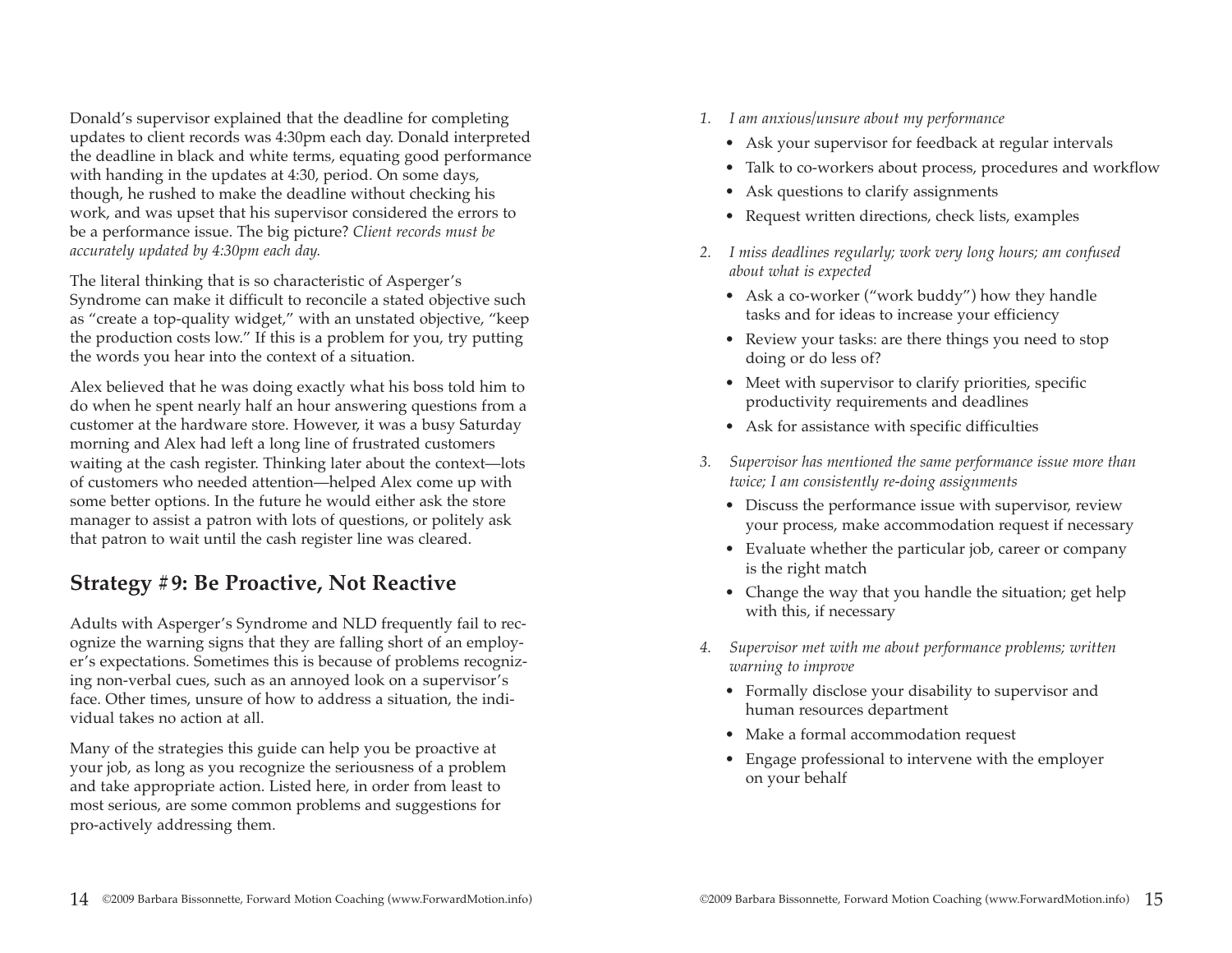- *5. I have had a formal disciplinary action/ been placed on probation*
	- Formally disclose your disability to supervisor and human resources department
	- Make a formal accommodation request
	- Ask about transferring to a different job or department, if applicable
	- Begin looking for another job outside the company, especially if you think that you are unable to handle your current position
	- Engage a professional to intervene on my behalf

## **Strategy #10: Disclose Your Asperger's or NLD**

Clients often ask me whether they should disclose their disability to an employer and my answer is, "It depends." My approach is to weigh the many factors that affect employment outcomes and develop a personalized plan for each person.

Disclosing when you receive a job offer enables you to request accommodations from day one, which could increase your chances of success. People are usually much more patient when they know that someone has a disability, and therefore likely to tolerate longer learning curves and more mistakes in the beginning. The risk is that the job offer could be retracted (without revealing the real reason).

Disclosing when problems arise on the job gives you a chance to explain the reason for unusual behaviors or performance shortfalls. Disclosing a disability compels the employer, under the Americans with Disabilities Act, to make reasonable accommodations to enable a qualified employee to perform essential functions of his or her job. Examples of reasonable accommodations are things like providing written instructions, allowing the use of headphones to block office noise, a modified training program, flexible scheduling, etc.

Disclosure also offers the employer a chance to work with you so that you can meet performance requirements. Losing an employee

through termination or voluntary resignation costs the employer an average of 1.5 times an employee's annual salary in recruiting fees, training and lost productivity. Unless you are clearly unable to perform the requirements of your job, the majority of employers are eager to find ways to retain you.

If you decide to disclose it is critical to explain how you believe that your challenges can be resolved. Saying something like, "I have Asperger's Syndrome and can't multi-task" is a poor approach because it puts the burden on your employer to find a solution. If you are proactive in suggesting reasonable accommodations there is a greater likelihood that your employer will implement them.

Keep your disclosure statement short, simple and to the point. Do not go into a long explanation of the history of Asperger's Syndrome or NLD, current scientific theories about its cause, or all of the ways that someone can be affected. Instead, summarize the condition in 1 or 2 sentences, state your challenges and list the specific accommodations that you believe will address them.

For example, Andy explained, "I have a neurobiological condition called Asperger's Syndrome that makes it hard for me to remem-

ber verbal instructions. I need written instructions to learn the proper procedure." Kelly, who has Nonverbal Learning Disorder, said, "NLD is like having dyslexia when it comes to remembering times and dates. I need someone to review my appointments with me every morning and help me schedule the week."

*Saying "I have Asperger's, and can't multi-task" is a poor approach.*

It is a good idea to disclose to your human resources representative even if you have disclosed to your supervisor. The human resources department is typically responsible for making sure that a company is complying with employment laws, and this way you're assured that your disability is "on the record."

Disclosure does not guarantee employment success, but it has worked quite well for a number of people. With the right accom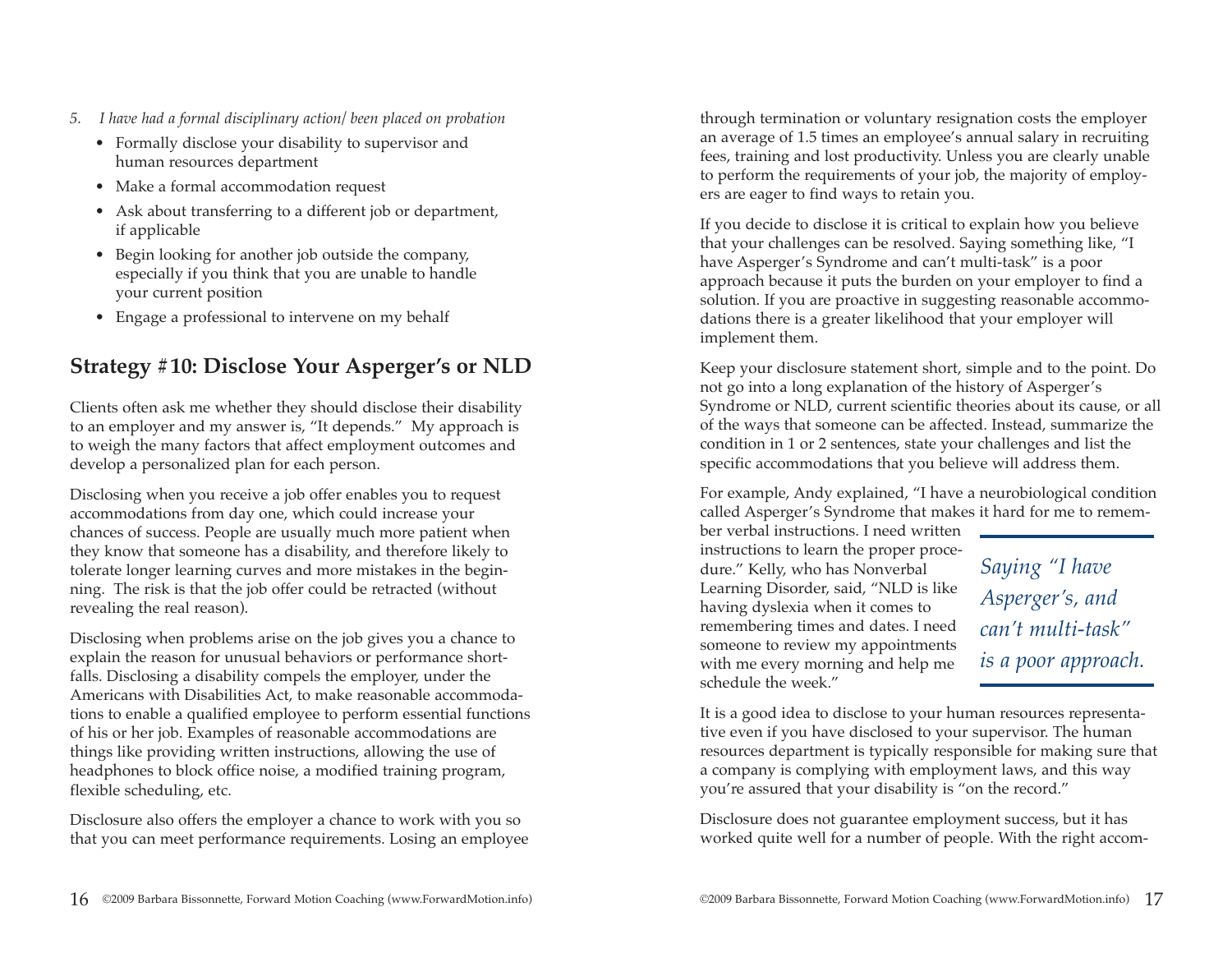modation plan, clients have retained their jobs or have transferred to more appropriate positions within the company. Some who lost their jobs were able to gain valuable information about the kinds of occupation that *will* be a good fit.

For more information about whether, when and how to disclose at work, visit the Forward Motion Coaching web site (www.ForwardMotion.info) and request a free copy of my guide, *Workplace Disclosure, Strategies for Individuals with Asperger's Syndrome and NLD.* 

## **Final Thoughts**

The most successful people I know with Asperger's Syndrome and NLD have found, usually through trial and error, jobs and careers that play to their strengths and minimize their weaknesses. They have realistic expectations both of themselves and their jobs. If something isn't working, they try something else. They don't try to become neurotypical; they find ways to function effectively in the neurotypical world.

If you have lost one or multiple jobs, try to learn as much as you can about what went wrong. Ask your supervisor for direct feedback about what you need to work on. If you are too upset to do this on the day that you are let go, make contact a day or two later. Some of my clients have retained me as their advocate to speak with employers to clarify why a job didn't work out. There are no guarantees that a former employer will talk to you or a third party, but it doesn't hurt to ask. Former colleagues might also be able to shed some light on where your performance was lacking.

Listen to feedback with an open mind and do not try to justify your point of view or argue that you should not have been let go. The purpose of feedback is to learn. If you hear the same thing from two or more people, then it is probably a problem that you need to address.

Figure out which limitations you can work *on* and which ones you have to work *around.* For example, you can work on improving

your social skills but slow processing speed is something that you need to compensate for. Some of the clients I've worked with have struggled for years in jobs or industries that simply are not suitable for their abilities. If this is happening to you, find someone who can help you figure out other occupations where you can use your skills. There might even be a more suitable job in your current company.

If you have been unemployed for a long period of time, or underemployed in job that does not reflect your intellect or abilities, consider re-training for a career in a growing field. You do not necessarily need a four-year or graduate degree to do this. There are many certificate and vocational programs that can qualify you for a job in a year or less.

In the right job with the right support, individuals with Asperger's and NLD make valuable contributions to their employers and develop successful and rewarding careers. I hope that the information in this guide will help you do the same!

## **ABOUT BARBARA BISSONNETTE AND FORWARD MOTION COACHING**

Barbara Bissonnette is a certified coach and the Principal of Forward Motion Coaching. She specializes in career development coaching and advocacy services for individuals with Asperger's Syndrome and Nonverbal Learning Disorder. She also consults with employers so that they can utilize the skills of individuals with social, communication and executive function challenges.

Prior to coaching Barbara spent more than 20 in business, most recently as Vice President of Marketing and Sales for an information services firm. In addition to first-hand experience hiring and managing people at all levels, she understands the challenges of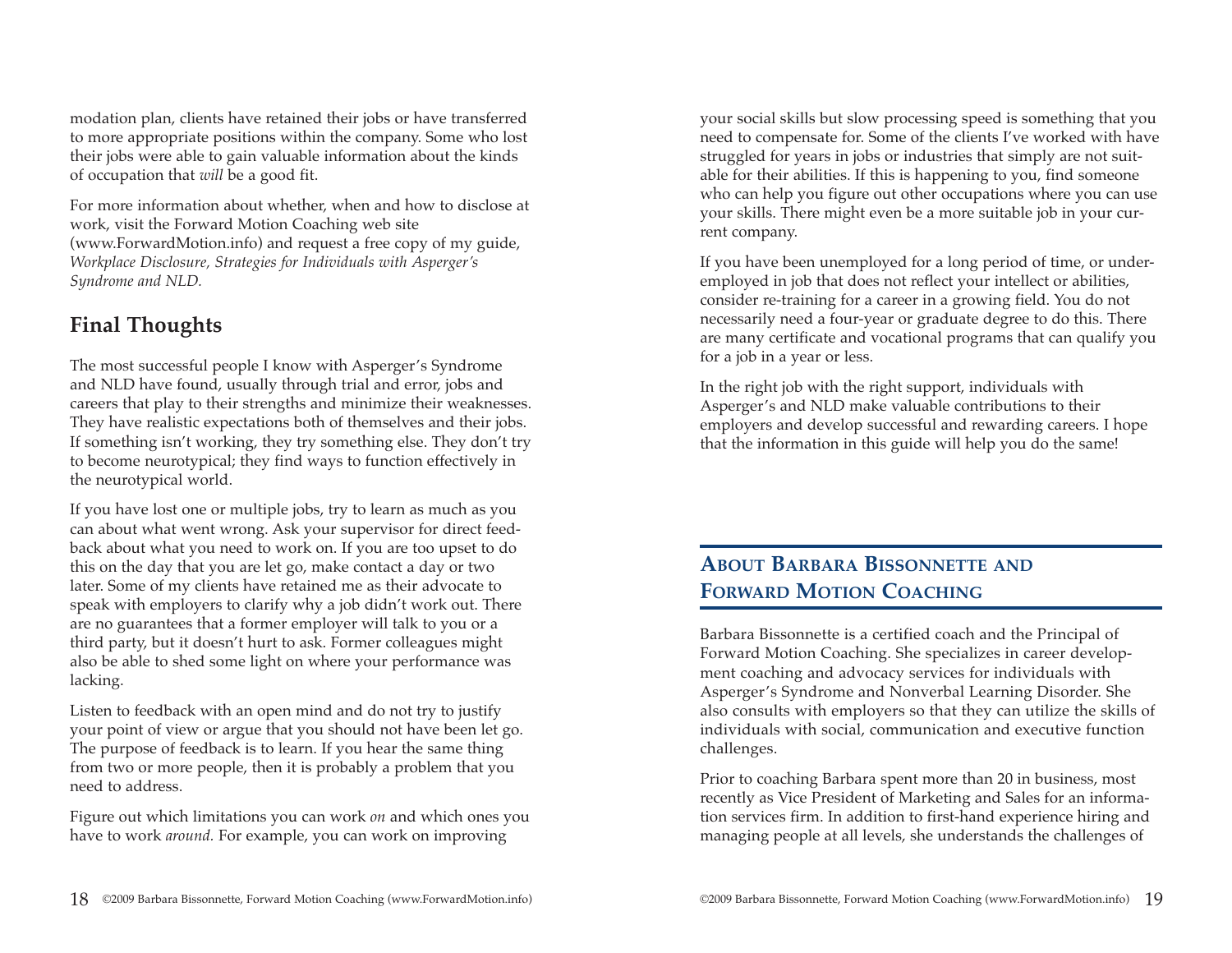Asperger's and NLD and focuses on practical strategies for employment success.

Barbara is the author of *The Employer's Guide Asperger's Syndrome, Workplace Disclosure, Strategies for Individuals with Asperger's Syndrome and NLD* and publishes the monthly *Asperger's & NLD Career Letter.* All are available at no charge by visiting the Forward Motion Coaching Web site at www.ForwardMotion.info.

Barbara earned a graduate certificate in Executive Coaching from the Massachusetts School Professional Psychology and is certified by Institute for Professional Empowerment Coaching.

## **FIND OUT MORE ABOUT COACHING AND ADVOCACY SERVICES WITH A FREE CONSULTATION.**

To find out if coaching is right for you, or to discuss advocacy services to bridge the gap between you and your employer, call or write to schedule a free 1/2-hour telephone session. Call 978-298-5186 or email Barbara@ForwardMotion.info.

In-person coaching sessions are available in Central and Eastern Massachusetts and telephone coaching is available nationwide.

Forward Motion Coaching Barbara A. Bissonnette, Principal 119 Adams Drive, Stow, MA 01775 978-298-5186; Email: Barbara@ForwardMotion.info www.ForwardMotion.info

#### **APPENDIX A**

## **Informational Interviewing for Career Research**

Informational interviewing is one of the most effective ways to research a career. It is not a job interview; it is a meeting with someone who is employed in the field that you are considering. It gives you a chance to ask questions about what a particular job or industry is really like, and get "inside information" that you won't find in books.

Here is a 6-step process for setting up and conducting an informational interview:

#### **Step 1. Figure out what you want to learn.**

- Are you researching a career or an industry or both?
- Are you seeking ideas about a different line of work in the same industry?
- Do you need advice about how to transfer your skills into a new field?

#### **Step 2. Find the names of people who can help you.**

Trade associations, trade magazines and professional conferences are excellent places to find names of people in a particular industry. You can also browse the Web sites of specific companies and local business organizations (such as a Chamber of Commerce). Friends, family members, former co-workers, college alumni offices, and other personal contacts may also know of individuals you can contact to request a meeting. Be specific when you ask others for contact names (e.g. "I'm looking for someone who can help me learn about Web development jobs").

#### **Step 3. Request an informational interview.**

Once you have identified some contact names, the next step is to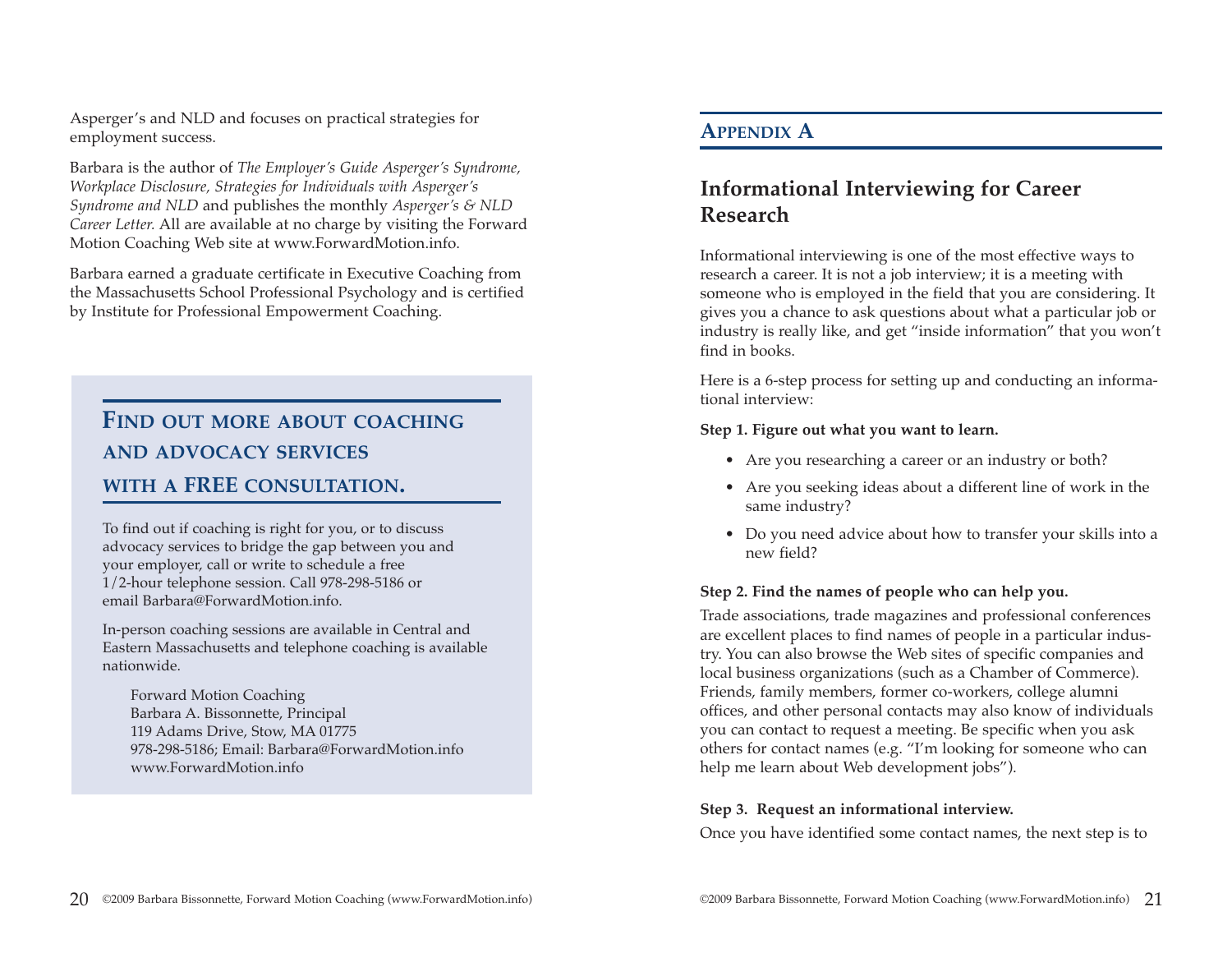send each person a letter or email to ask for a meeting. Explain why you are making contact and whether you were referred by a common acquaintance: "I want to learn about career opportunities in product marketing and Paul Smith thinks that you can give me some advice." Or, "I noticed that you are speaking on the topic of computer forensics at the National Forensics Professionals Conference. I'm exploring computer forensics as a career and am eager to hear your suggestions about how to break into the field."

Include two or three sentences about your work experience or education ("For the past 3 years, I've worked in the product development department of Widget Works Computers…"). End with a call to action: "I'd like to arrange a brief meeting to get your ideas about how I can apply my skills in product marketing. I hope you won't mind a call next week to set up a time. If it's more convenient you can reach me at 555-234-5678." Include a copy of your resume with the letter.

Keep a list or spreadsheet of everyone you contact, including the person's title, company, address, telephone number and email. Keep copies of your letters, too, so that you'll remember where you got the contact name and what information you requested. You will also use this information when you make follow up calls.

#### **Step 4. Follow up with a telephone call.**

You will get much better results if you proactively follow up your letter or email with a phone call asking for a meeting. Keep your message brief—four to five sentences or about 30 seconds—and practice it enough so that you are comfortable but not so much that you sound over-rehearsed. If you are nervous about calling, edit your original letter into a script that you can use on the telephone.

If you get voice mail, leave a message and include, if possible, one two times for the person to call you back. The times you suggest should be within regular business hours (e.g. "You can reach me between 10:00 and 11:30 tomorrow morning or Wednesday after 3:00pm"). If you don't receive a reply after three or four days, call again or send an email.

The general rule of thumb is if, after three attempts, you don't get a response, you should presume that the individual cannot meet with you and stop contacting them. Do not get discouraged; not everyone will say "yes."

#### **Step 5. Prepare for your meeting as if it was a job interview.**

- Research the individual and his or her company beforehand.
- Write down and practice the questions you plan to ask.
- Pay careful attention to your grooming and wear professional clothing that's clean and pressed.
- Bring extra copies of your resume.
- Arrive on time and greet the person you're meeting with in a professional manner—establish eye contact, smile, shake hands, and introduce yourself ("Hello, I'm John Jones, it's nice to meet you").

Open-ended queries yield better results than questions that can be answered with a simple "yes" or "no." Here are some examples of open-ended questions:

- *What is a typical day like in your job?*
- *How much interaction do you have with others?*
- *What surprised you about this job/career/organization/industry?*
- *How did you get your job?*
- *What does it take to be successful in this job/career/ organization/industry?*
- *What kind of education/experience is needed for this work?*
- *How did you advance in your career?*
- *What do you think the job prospects are for someone entering this field?*
- *Which industry associations are you active in?*
- *Who else do you think I should talk to?*